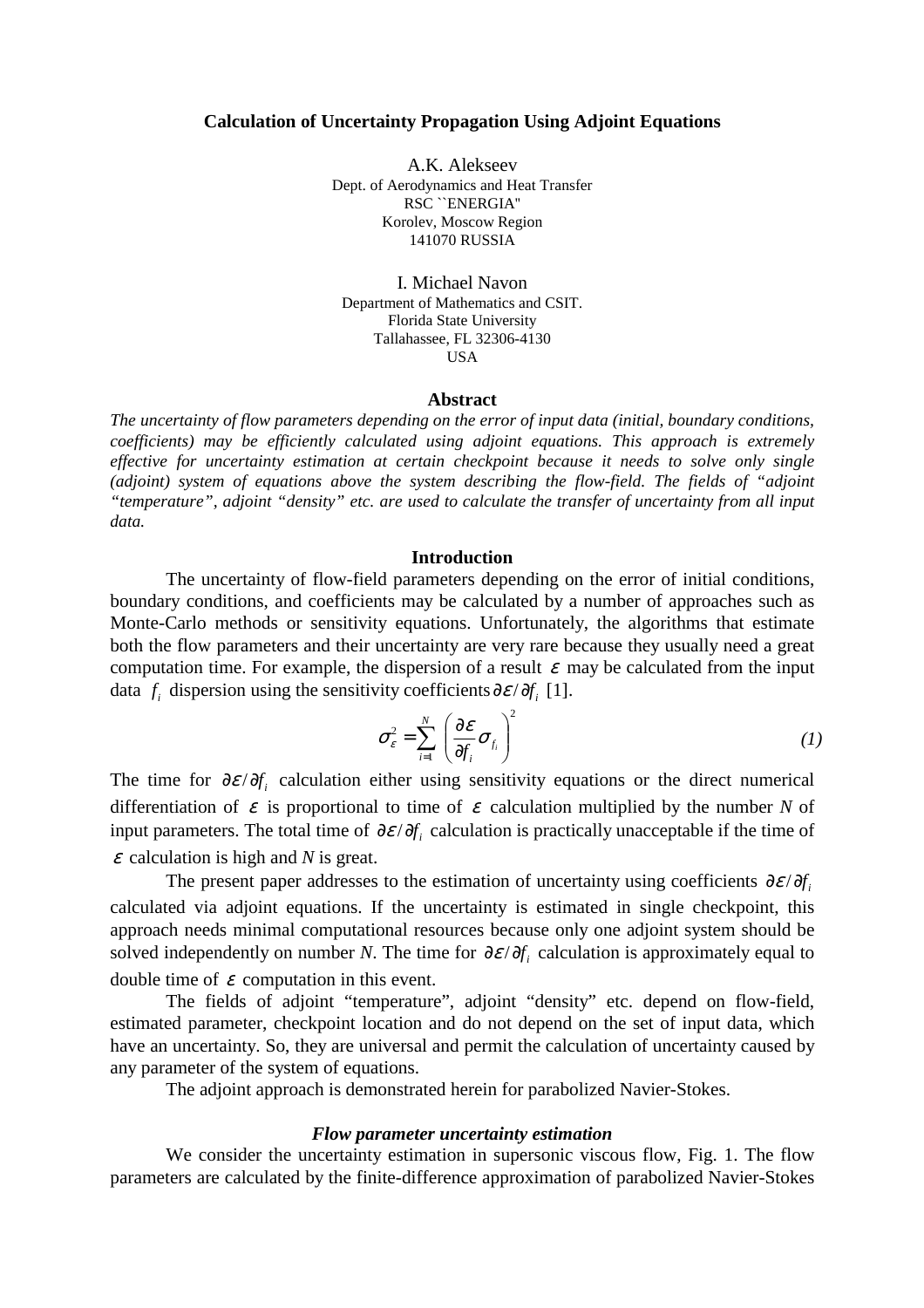[2,3]. The march along *X* coordinate was used.

$$
\frac{\partial (\rho U)}{\partial X} + \frac{\partial (\rho V)}{\partial Y} = 0
$$
 (2)

$$
U \frac{\partial U}{\partial X} + V \frac{\partial U}{\partial Y} + \frac{1}{\rho} \frac{\partial P}{\partial X} = \frac{1}{\text{Re } \rho} \frac{\partial^2 U}{\partial Y^2}
$$
(3)

$$
U \frac{\partial V}{\partial X} + V \frac{\partial V}{\partial Y} + \frac{1}{\rho} \frac{\partial P}{\partial Y} = \frac{4}{3 \rho \text{ Re}} \frac{\partial^2 V}{\partial Y^2}
$$
(4)

$$
U\frac{\partial e}{\partial X} + V\frac{\partial e}{\partial Y} + (\kappa - 1)e\left(\frac{\partial U}{\partial X} + \frac{\partial V}{\partial Y}\right) = \frac{1}{\rho}\left(\frac{\kappa}{\text{Re Pr}}\frac{\partial^2 e}{\partial Y^2} + \frac{4}{3\text{Re}}\left(\frac{\partial U}{\partial Y}\right)^2\right) \tag{5}
$$
  
\n
$$
P = \rho RT; e = C_v T; (X, Y) \in \Omega = (0 < X < X_{max}; 0 < Y < 1);
$$

The entrance boundary  $(A (X=0), Fig. 1)$  conditions follow:  $e(0, Y) = e_{\infty}(Y)$ ;  $\rho(0, Y) = \rho_{\infty}(Y)$ ;  $U(0, Y) = U_{\infty}(Y)$ ;  $V(0, Y) = V_{\infty}(Y)$ ; (6) the outflow conditions  $\partial f/\partial Y=0$  are used on *B*, *D* (*Y*=0, *Y*=1).

Let the inflow parameters to contain the uncertainty. We assume the discrete analogues of these parameters to contain a normally distributed error  $(\sigma_{\rho}, \sigma_{\nu}, \sigma_{\nu}, \sigma_{\epsilon})$ .

Let we seek for total flow-field and the accuracy of certain parameter (let it be temperature) in some check point  $T(t_{est}, x_{est})$ , more precisely: a dependence of the temperature standard deviation from the input data deviations  $\sigma_T = f(\sigma_\rho, \sigma_U, \sigma_V, ...)$ .

Note  $T(X^{est}, Y^{est})$  as  $\varepsilon(f_{\infty}(Y), Re)$ . If the estimated parameter is located on the outflow boundary we may express it as

$$
\mathcal{E}(f_{\infty}(Y)) = \int \mathbf{T}(X_{\max}, Y) \delta(Y - Y^{\text{est}}) dy \tag{7}
$$

If  $T(X^{est}, Y^{est})$  is located within the field we write

$$
\mathcal{E}(f_{\infty}(Y)) = \int_{\Omega} T(X,Y) \delta(Y - Y^{est}) \delta(X - X^{est}) dxdy
$$
\n(8)



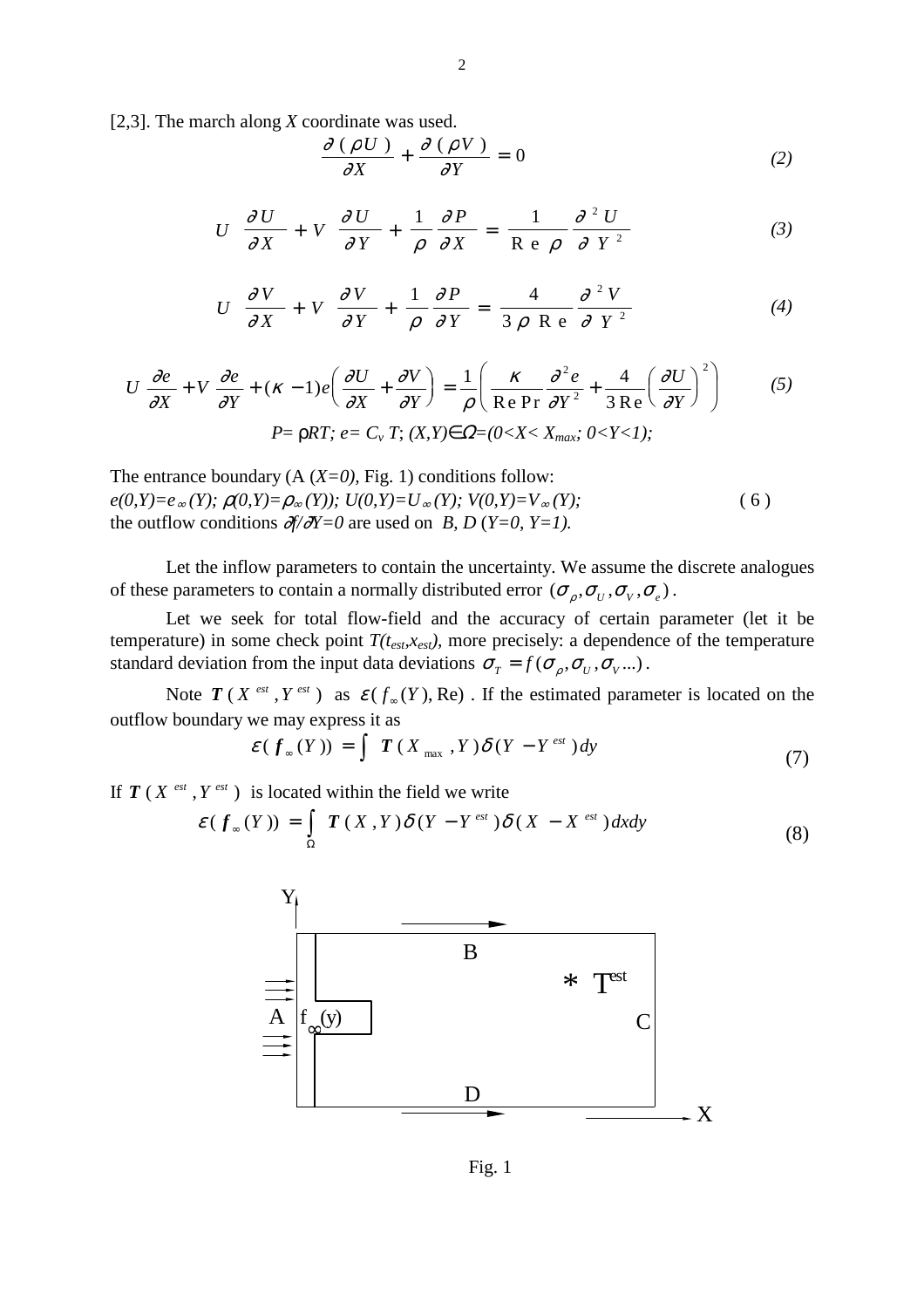The input data dispersion is transformed to the result dispersion by gradients [1], in our case:

$$
\sigma_{\varepsilon}^{2} = \sum_{i=1}^{NY} \left( \frac{\partial \mathcal{E}}{\partial T_{\infty}^{i}} \sigma_{T_{i}} \right)^{2} + \sum_{i=1}^{NY} \left( \frac{\partial \mathcal{E}}{\partial \rho_{\infty}^{i}} \sigma_{\rho_{i}} \right)^{2} + \sum_{i=1}^{NY} \left( \frac{\partial \mathcal{E}}{\partial U_{\infty}^{i}} \sigma_{U_{i}} \right)^{2} + \sum_{i=1}^{NY} \left( \frac{\partial \mathcal{E}}{\partial V_{\infty}^{i}} \sigma_{V_{i}} \right)^{2} + \left( \frac{\partial \mathcal{E}}{\partial (1/\text{Re})} \sigma_{(1/\text{Re})} \right)^{2} \tag{9}
$$

The most efficient way for gradient calculation is based on adjoint equations. For these equations inference we introduce the Lagrangian  $L(f_{\infty}(Y), \Psi)$ , composed of the estimated value and weak statement of problem (2-5).

$$
L(f_{\infty}(Y), \text{Re}) = \mathcal{E}(f_{\infty}(Y)) = \int_{\Omega} T(X, Y) \delta(X - X^{est}) \delta(Y - Y^{est}) dX dY +
$$
  
+ 
$$
\int_{X} \int_{Y} \left( \frac{\partial(\rho U)}{\partial X} + \frac{\partial(\rho V)}{\partial Y} \right) \Psi_{\rho}(X, Y) dX dY +
$$
  
+ 
$$
\int_{X} \int_{Y} \left( U \frac{\partial U}{\partial X} + V \frac{\partial U}{\partial Y} + \frac{1}{\rho} \frac{\partial P}{\partial X} - \frac{1}{\text{Re}\rho} \frac{\partial^2 U}{\partial Y^2} \right) \Psi_{U}(X, Y) dX dY +
$$
  
+ 
$$
\int_{X} \int_{Y} \left( U \frac{\partial V}{\partial X} + V \frac{\partial V}{\partial Y} + \frac{1}{\rho} \frac{\partial P}{\partial Y} - \frac{4}{3 \text{Re}\rho} \frac{\partial^2 V}{\partial Y^2} \right) \Psi_{V}(X, Y) dX dY +
$$
  
+ 
$$
\int_{X} \int_{Y} \left( U \frac{\partial e}{\partial X} + V \frac{\partial e}{\partial Y} + (\kappa - 1) e \left( \frac{\partial U}{\partial X} + \frac{\partial V}{\partial Y} \right) \right) \Psi_{e}(X, Y) dX dY +
$$
  
+ 
$$
\int_{X} \int_{Y} \left( -\frac{\kappa}{\rho \text{RePr}} \frac{\partial^2 e}{\partial Y^2} - \frac{4}{3 \text{Re}\rho} \left( \frac{\partial U}{\partial Y} \right)^2 \right) \Psi_{e}(X, Y) dX dY.
$$
 (10)

Consider the influence of inflow data variation  $\Delta f_{\infty}(X)$  and coefficient variation ∆(1/Re). By subtracting the undisturbed solution we get the linear tangent model:

$$
U \frac{\partial (\Delta \rho)}{\partial X} + \rho \frac{\partial (\Delta U)}{\partial X} + \rho \frac{\partial (\Delta V)}{\partial Y} + V \frac{\partial (\Delta \rho)}{\partial Y} + \Delta V \frac{\partial (\Delta \rho)}{\partial X} + \Delta V \frac{\partial \rho}{\partial Y} + \Delta V \frac{\partial \rho}{\partial Y} = 0,
$$
\n(11)

$$
U \frac{\partial \Delta U}{\partial X} + \Delta U \frac{\partial U}{\partial X} + \Delta V \frac{\partial U}{\partial Y} + V \frac{\partial \Delta U}{\partial Y} - \frac{1}{\rho \text{Re}} \frac{\partial^2 \Delta U}{\partial Y^2} + \frac{\Delta \rho}{\rho^2 \text{Re}} \frac{\partial^2 U}{\partial Y^2} - \frac{\Delta \rho}{\rho^2} \frac{\partial P}{\partial X} + \frac{(\kappa - 1)}{\rho} \left( \Delta \rho \frac{\partial e}{\partial X} + e \frac{\partial \Delta \rho}{\partial X} + \rho \frac{\partial \Delta e}{\partial X} + \Delta e \frac{\partial \rho}{\partial X} \right) - \frac{1}{\rho} \frac{\partial^2 U}{\partial Y^2} \Delta (1/\text{Re}) = 0 \tag{12}
$$

$$
U \frac{\partial \Delta V}{\partial X} + \Delta U \frac{\partial V}{\partial X} + \Delta V \frac{\partial V}{\partial Y} + V \frac{\partial \Delta V}{\partial Y} - \frac{4}{3 \rho \text{ Re}} \frac{\partial^2 \Delta V}{\partial Y^2} + \frac{4 \Delta \rho}{3 \rho^2 \text{ Re}} \frac{\partial^2 V}{\partial Y^2} - \frac{\Delta \rho}{\rho^2} \frac{\partial P}{\partial Y} + \frac{(\kappa - 1)}{\rho} \left( \Delta \rho \frac{\partial e}{\partial Y} + e \frac{\partial \Delta \rho}{\partial Y} + \rho \frac{\partial \Delta e}{\partial Y} + \Delta e \frac{\partial \rho}{\partial Y} \right) - \frac{4}{3 \rho} \frac{\partial^2 V}{\partial Y^2} \Delta (1/\text{Re}) = 0 \quad (13)
$$
  

$$
U \frac{\partial \Delta e}{\partial X} + \Delta U \frac{\partial e}{\partial X} + \Delta V \frac{\partial e}{\partial Y} + V \frac{\partial \Delta e}{\partial Y} + (\kappa - 1) \Delta e \left( \frac{\partial U}{\partial X} + \frac{\partial V}{\partial Y} \right) + (\kappa - 1) e \left( \frac{\partial \Delta U}{\partial X} + \frac{\partial \Delta V}{\partial Y} \right) -
$$

*X*

∂

*Y*

 $\overline{\partial Y}$ }+(K)

*e*

*X*

∂

*Y*

∂

*e*

∆

*U*

*X*

∂

*U*

*X*

 $\Delta U \frac{\partial c}{\partial x} + \Delta$ 

∂

*V*

*Y V*

∂

*Y*

 $+\Delta U \frac{\partial}{\partial x} + \Delta V \frac{\partial}{\partial x} + V \frac{\partial}{\partial x} + (\kappa - 1) \Delta e \frac{\partial}{\partial x} +$ 

 $\overline{\partial Y}^{+(K)}$ 

$$
\boldsymbol{3}
$$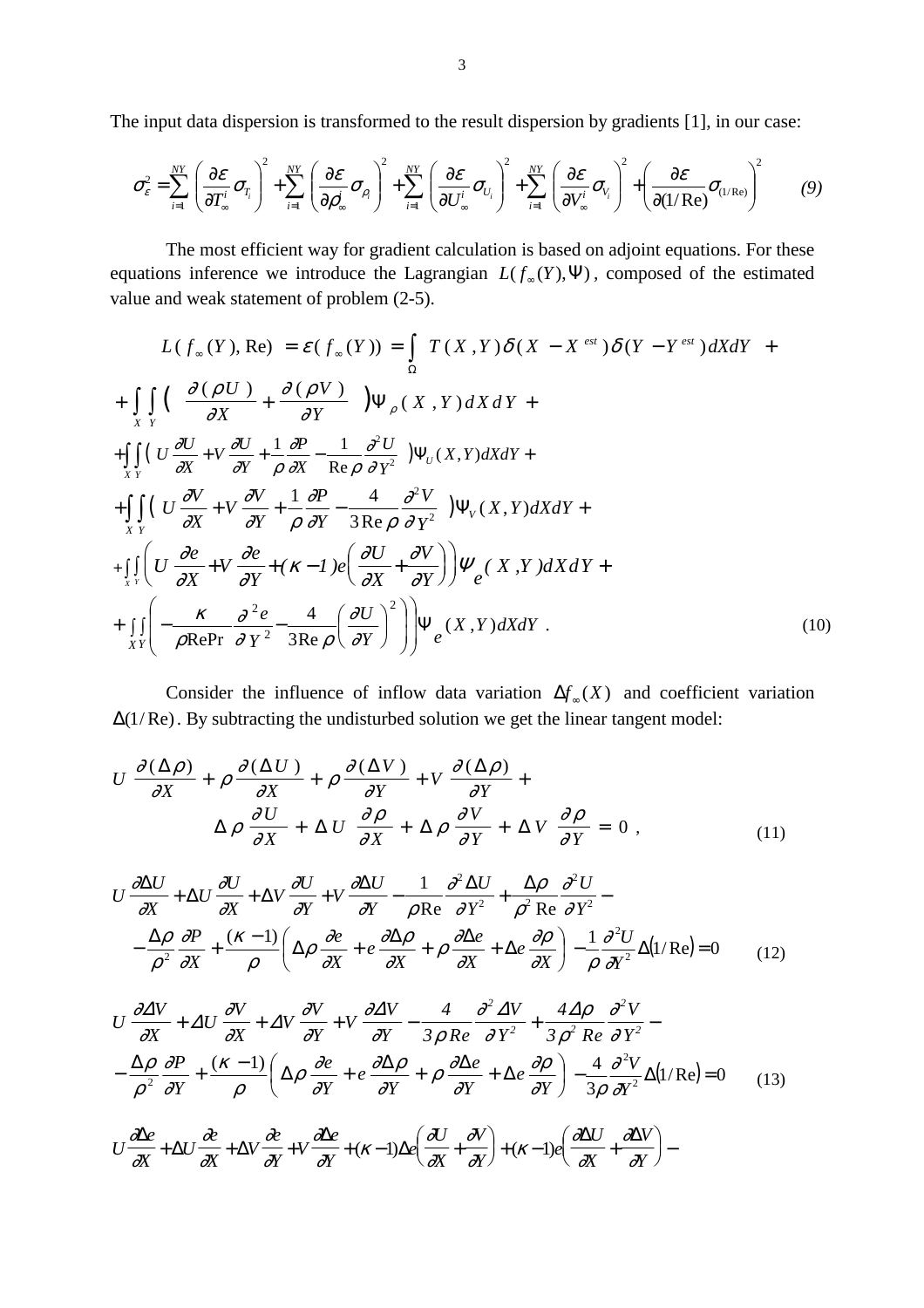$$
-\frac{1}{\rho} \left( \frac{\kappa}{\text{RePr}} \frac{\partial^2 \Delta e}{\partial Y^2} - \frac{\kappa}{\text{RePr}} \frac{\Delta \rho}{\rho} \frac{\partial^2 e}{\partial Y^2} \right) - \frac{1}{\rho} \left( \frac{8}{3\text{Re}} \left( \frac{\partial \Delta U}{\partial Y} \right) \left( \frac{\partial U}{\partial Y} \right) - \frac{\Delta \rho}{\rho} \frac{4}{3\text{Re}} \left( \frac{\partial U}{\partial Y} \right)^2 \right) -
$$

$$
-\frac{1}{\rho} \left( \frac{\kappa}{\text{Pr}} \frac{\partial^2 e}{\partial Y^2} + \frac{4}{3} \left( \frac{\partial U}{\partial Y} \right)^2 \right) \Delta (1/\text{Re}) = 0 \tag{14}
$$

On the boundaries the variations ∆ρ*,*∆*U,*∆*V,*∆*e* should satisfy to: Inflow boundary conditions:  $\Delta e(0, Y) = \Delta e_{\infty}(Y), \Delta \rho(0, Y) = \Delta \rho_{\infty}(Y),$  $\Delta \rho(0, Y) = \Delta \rho_{\infty}(Y), \ \Delta V(0, Y) = \Delta V_{\infty}(Y)$ Lateral boundary conditions: B  $(Y=1)$ :  $\Delta e(X,1)=0$ ,  $\Delta p(X,1)=0$ ,  $\Delta U(X,1)=0$ ,  $\Delta V(X,1)=0$ . D  $(Y=0)$ :  $\Delta e(X,0)=0$ ,  $\Delta \rho(X,0)=0$ ,  $\Delta U(X,0)=0$ ,  $\Delta V(X,0)=0$ . (15)

We use equations (11-15) for Lagrangian (10) variation statement.

$$
\Delta \mathcal{E}(Q_w(t)) = \int_{\Omega} \Delta T \delta(t - t_{est}) \delta(x - x_{est}) dt dx + ... \qquad (16)
$$

Integrating the Lagrangian variation (16) by parts taking into account of (11-15) allows estimating the variation of target parameter in dependence on the disturbed parameters (17).

$$
\Delta L(f_{\infty}(Y), f, \Psi) = \Delta \varepsilon(f_{\infty}(Y)) = \iint_{Y} \left\{ \Psi_{e} U + (\kappa - 1) \Psi_{U} \Delta e_{\infty}(Y) \right\} \Big|_{X=0} dY +
$$
  
+ 
$$
\int_{Y} \left( \left( \Psi_{\rho} U + (\kappa - 1) \Psi_{U} e / \rho \right) \Delta \rho_{\infty}(Y) \right) \Big|_{X=0} dY +
$$
  
+ 
$$
\int_{Y} \left\{ \left[ \Psi_{U} U + \rho \Psi_{\rho} + (\kappa - 1) \Psi_{e} e \right] \Delta U_{\infty}(Y) \right\} \Big|_{X=0} dY + \int_{Y} \left( \Psi_{V} U \Delta V_{\infty}(Y) \right) \Big|_{X=0} dY -
$$
  
- 
$$
\Delta (1/\text{Re}) \int_{\Omega} \left( \frac{1}{\rho} \frac{\partial^{2} U}{\partial Y^{2}} \Psi_{U} + \frac{4}{3\rho} \frac{\partial^{2} V}{\partial Y^{2}} \Psi_{V} + \frac{\kappa}{\rho \text{ Pr}} \frac{\partial^{2} e}{\partial Y^{2}} \Psi_{e} + \frac{4}{3\rho} \left( \frac{\partial U}{\partial Y} \right)^{2} \Psi_{e} \right) dX dY
$$
(17)

Eq. (17) is valid if the remaining terms of  $\Delta L(f_*(Y), f, \Psi)$  equal zero, i.e. on the solution of the adjoint problem (18-22).

**Adjoint problem**  
\n
$$
U \frac{\partial \Psi_{\rho}}{\partial X} + V \frac{\partial \Psi_{\rho}}{\partial Y} + (\kappa - 1) \frac{\partial (\Psi_{v} e / \rho)}{\partial Y} + (\kappa - 1) \frac{\partial (\Psi_{v} e / \rho)}{\partial X} - \frac{\kappa - 1}{\rho} \left( \frac{\partial e}{\partial Y} \Psi_{v} + \frac{\partial e}{\partial X} \Psi_{v} \right) + \left( \frac{1}{\rho^{2}} \frac{\partial P}{\partial X} - \frac{1}{\rho^{2}} \frac{\partial^{2} U}{\partial Y^{2}} \right) \Psi_{v} + \frac{1}{\rho^{2}} \left( \frac{\partial P}{\partial Y} - \frac{4}{3 \text{Re}} \frac{\partial^{2} V}{\partial Y^{2}} \right) \Psi_{v} - \frac{1}{\rho^{2}} \left( \frac{\kappa}{\text{RePr}} \frac{\partial^{2} e}{\partial Y^{2}} + \frac{4}{3 \text{Re}} \left( \frac{\partial U}{\partial Y} \right)^{2} \right) \Psi_{e} = 0
$$
\n(18)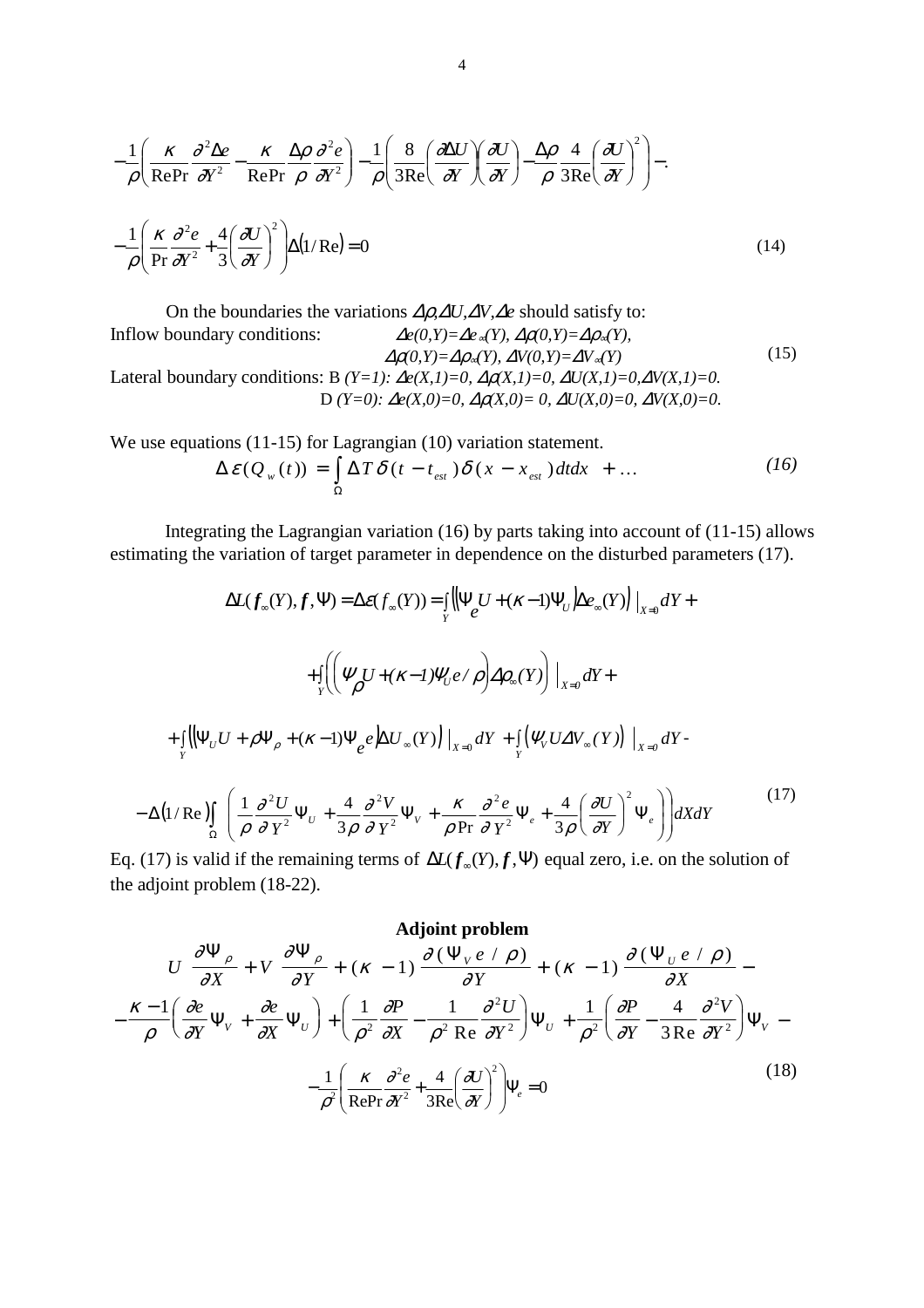$$
U \frac{\partial \Psi_{U}}{\partial X} + \frac{\partial (\Psi_{U} V)}{\partial Y} + \rho \frac{\partial \Psi_{\rho}}{\partial X} - \left(\frac{\partial V}{\partial X} \Psi_{V} + \frac{\partial e}{\partial X} \Psi_{e}\right) + \frac{\partial}{\partial X} \left(\frac{P}{\rho} \Psi_{e}\right) + \frac{\partial}{\partial Y} \left(\frac{1}{\rho \text{ Re}} \Psi_{U}\right) - \frac{\partial}{\partial Y} \left(\frac{8}{3 \text{ Re}} \frac{\partial U}{\partial Y} \Psi_{e}\right) = 0 \qquad (19)
$$
\n
$$
\frac{\partial (U \Psi_{V})}{\partial X} + V \frac{\partial \Psi_{V}}{\partial Y} - \left(\frac{\partial U}{\partial Y} \Psi_{U} + \frac{\partial e}{\partial Y} \Psi_{e}\right) + \frac{\partial \Psi_{\rho}}{\partial Y} + \rho \frac{\partial \Psi_{\rho}}{\partial Y} + \frac{\partial}{\partial Y} \left(\frac{P}{\rho} \Psi_{e}\right) + \frac{4}{3 \text{ Re}} \frac{\partial^{2}}{\partial Y^{2}} \left(\frac{\Psi_{V}}{\rho}\right) = 0 \qquad (20)
$$
\n
$$
U W_{V} = 2U W_{V} = 0 \qquad (21)
$$

$$
\frac{\partial (U\Psi_{e})}{\partial X} + \frac{\partial (V\Psi_{e})}{\partial Y} - \frac{\kappa - 1}{\rho} \left( \frac{\partial \rho}{\partial Y} \Psi_{V} + \frac{\partial \rho}{\partial X} \Psi_{U} \right) - (\kappa - 1) \left( \frac{\partial U}{\partial X} + \frac{\partial V}{\partial Y} \right) \Psi_{e} +
$$
  
+ (\kappa - 1)  $\frac{\partial \Psi_{V}}{\partial Y} + (\kappa - 1) \frac{\partial \Psi_{U}}{\partial X} + \frac{\kappa}{\text{Re Pr}} \frac{\partial^{2}}{\partial Y^{2}} \left( \frac{\Psi_{e}}{\rho} \right) - \delta (X - X^{\text{est}}) \delta (Y - Y^{\text{est}}) = 0$  (21)

The source term in equation describing  $\Psi$ <sub>*(21)* corresponds the checkpoint location</sub> within the flow-field.

Initial conditions 
$$
C(X=X_{max})
$$
:  $\Psi_{\rho,U,V}|_{X=X_{max}} = 0$ ;  $U\Psi_{e} + (\kappa - 1)\Psi_{U} + \delta(Y - Y^{est}) = 0$  (22)

Expression for Ψ*e* in (22) corresponds the checkpoint location on the inflow boundary *Xmax.*

Boundary conditions *B*,*D* (*Y*=0; *Y*=1): 
$$
\frac{\partial \Psi_f}{\partial Y} = 0;
$$
 (23)

The statement (18-23) differs from the adjoint equations used in Inverse CFD problems by the form of the target functional and, respectively, by the source term form in (21,22). The adjoint problem is solved in the reverse direction along *X*. Its statement is determined by the forward problem, check point position, and the choice of the estimated parameter. The adjoint problem does not depend on the choice of parameters containing the uncertainty. So, the same field of adjoint parameters may be used for the calculation of uncertainty propagation from any parameters (initial, boundary conditions, coefficients, sources). The gradients used for the uncertainty propagation (see Eq. (9)) have the following form:

$$
\partial \mathcal{E}/\partial e_{\infty}(Y) = \Psi_{e}U + (\kappa - 1)\Psi_{U}, \ \partial \mathcal{E}/\partial \rho_{\infty}(Y) = \Psi_{\rho}U + (\kappa - 1)\Psi_{U}e/\rho
$$

$$
\partial \mathcal{E}/\partial U_{\infty}(Y) = \Psi_{U}U + \rho\Psi_{\rho} + (\kappa - 1)\Psi_{e}e, \ \partial \mathcal{E}/\partial V_{\infty}(Y) = \Psi_{V}U
$$

$$
\nabla \mathcal{E}_{1/\text{Re}} = -\int_{\Omega} \left( \frac{1}{\rho} \frac{\partial^{2}U}{\partial Y^{2}} \Psi_{U} + \frac{4}{3\rho} \frac{\partial^{2}V}{\partial Y^{2}} \Psi_{V} + \frac{\kappa}{\rho \text{ Pr}} \frac{\partial^{2}e}{\partial Y^{2}} \Psi_{e} + \frac{4}{3\rho} \left( \frac{\partial U}{\partial Y} \right)^{2} \Psi_{e} \right) dX dY
$$
(24)

The calculation of the gradient implies the consequent solution of the direct and adjoint problems. So, the time for uncertainty calculation of the single parameter in the single checkpoint equals approximately two times of the flow-field calculation. The uncertainty estimation of every additional parameter needs the solution of additional adjoint equation.

#### **Test results**

The singular source in (21) is integrated over the cell and thus transformed to the finite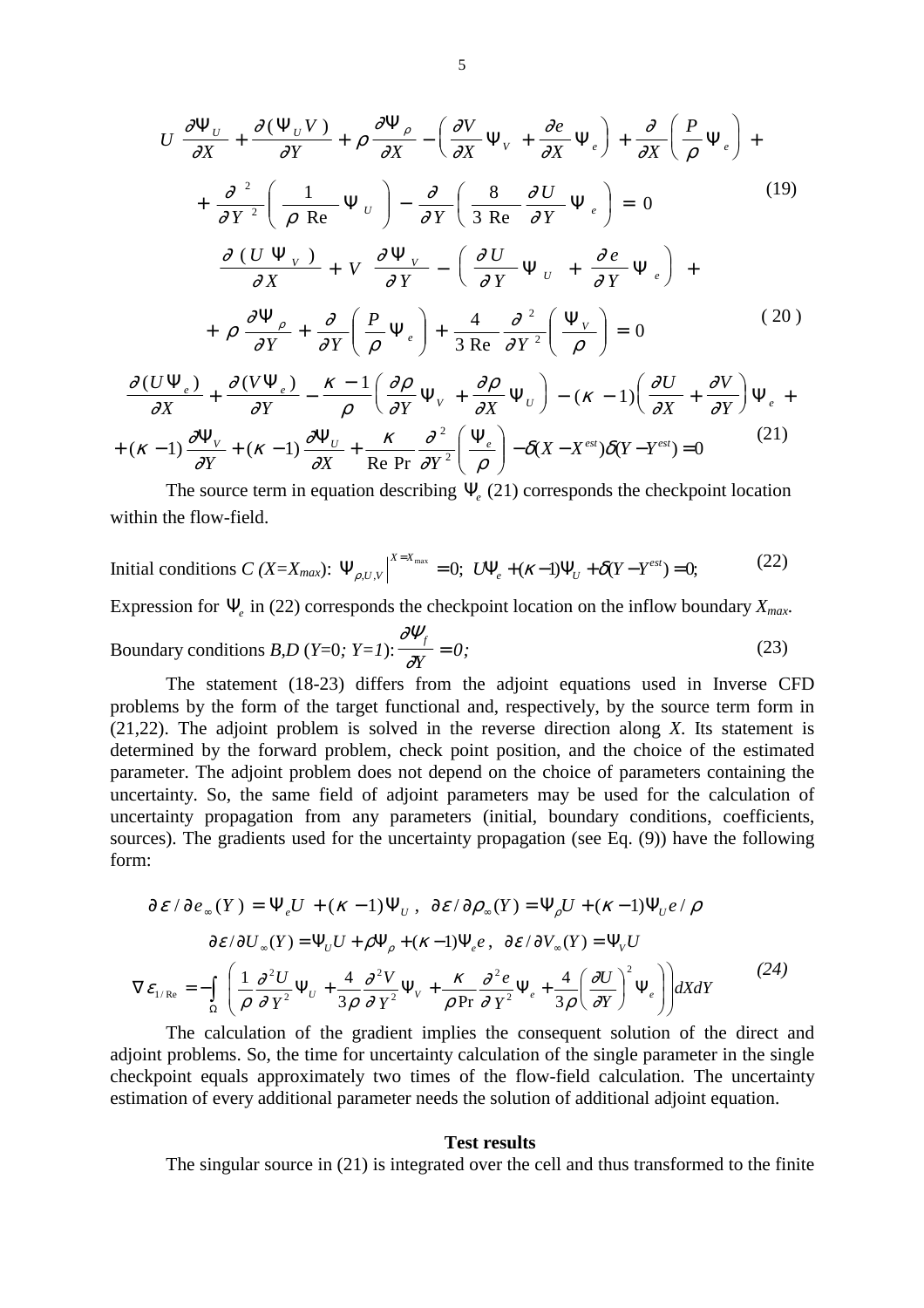source term  $\delta_{ij}$  /( $\Delta X \Delta Y$ ), if check point is located within flow-field, and  $\delta_{ij}$  /  $\Delta Y$  if the check point is on the boundary (22), where  $\delta_{ij}$  is the unit matrix.

The uncertainty propagation is calculated by the adjoint equations and Monte-Carlo method (averaged over 100 trials) for the comparison. The inflow parameters contain the normally distributed error with the standard deviation in the range of 0.01-0.1. The standard deviations of temperature in the middle point (*N=50*) on the outflow boundary calculated by both methods are presented in the Table 1 for the case of uniform flow.

| Uniform flow-field $(N_{est}=50)$ |  |
|-----------------------------------|--|
|-----------------------------------|--|

|                        |                                    | Table 1                                  |
|------------------------|------------------------------------|------------------------------------------|
| $\sigma$<br>$J \infty$ | $\sigma_{\tau}$ , adjoint approach | $\sigma_{\tau}$ , averaged over 100 runs |
| 0.01                   | 0.0024                             | 0.002613                                 |
| 0.05                   | 0.012                              | 0.0144                                   |
|                        | 0.024                              | 0.03                                     |



Adjoint "density" field is presented in Figure 2, adjoint "temperature" is presented in Figure 3.

The flow-field parameters and their gradients form sources and coefficients of adjoint equations. So, the following tests are conducted for non-uniform flow corresponding to underexpanded jet with the temperature ratio  $T_j/T=3$  (density isolines are provided in Fig. 4). The coincidence of adjoint and Monte-Carlo approaches is of the same quality. The temperature uncertainty estimations are presented in Tables 2 and 3 for different checkpoint locations *(Nest=50 and Nest=20*). By comparing Fig. 5 and Fig. 6 we may see the difference of regions from which the main part of uncertainty is propagated.

|                                |                                    | Table 2                                  |
|--------------------------------|------------------------------------|------------------------------------------|
| $\boldsymbol{O}$<br>$J \infty$ | $\sigma_{\tau}$ , adjoint approach | $\sigma_{\tau}$ , averaged over 100 runs |
| 0.01                           | 0.0029                             | 0.0029                                   |
| 0.05                           | 0.0145                             | 0.0152                                   |
|                                | 0.029                              | 0.03                                     |

# *Underexpanded jet (Nest=50)*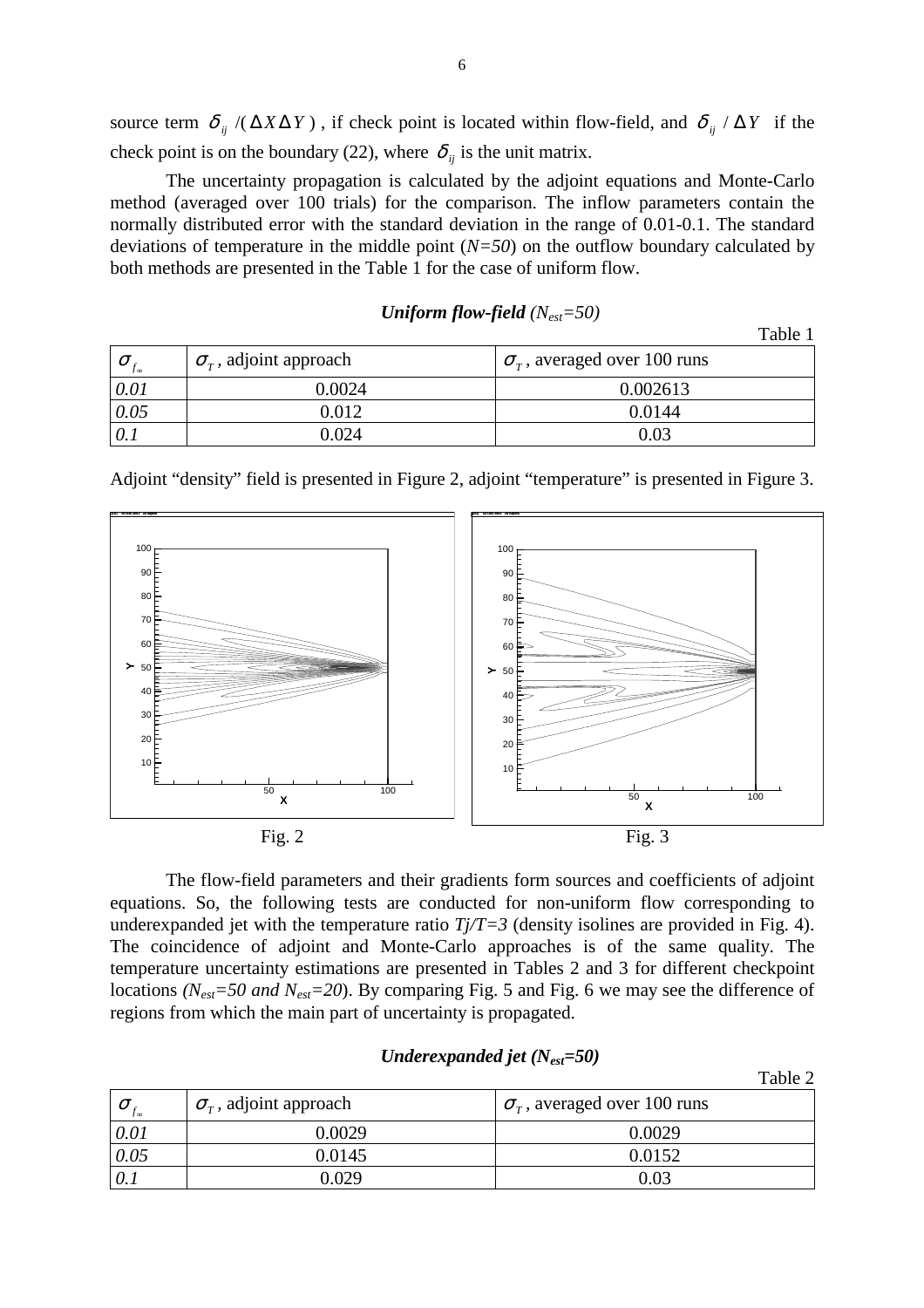|                   |                                    | Table 3                           |
|-------------------|------------------------------------|-----------------------------------|
| $J\infty$         | $\sigma_{\tau}$ , adjoint approach | $\sigma_r$ averaged over 100 runs |
| 0.01              | 0.00284                            | 0.00304                           |
| $\overline{0.05}$ | 0.0142                             | 0.0148                            |
|                   | 0.0284                             | 0.034                             |





Figures 2,3,5,6 correspond the checkpoint located on the boundary, (Eq. (22)), Fig. 7 corresponds the check point within the flow-field (Eq. (21)). Generally, the results of both approaches (Monte-Carlo and adjoint) correlate, while the consumed computer time differs by two orders of magnitude for these tests.

The computation of the single parameter  $(T)$  at the single checkpoint needs calculation of the flow-field and the adjoint field. The estimation of another parameter (or the same in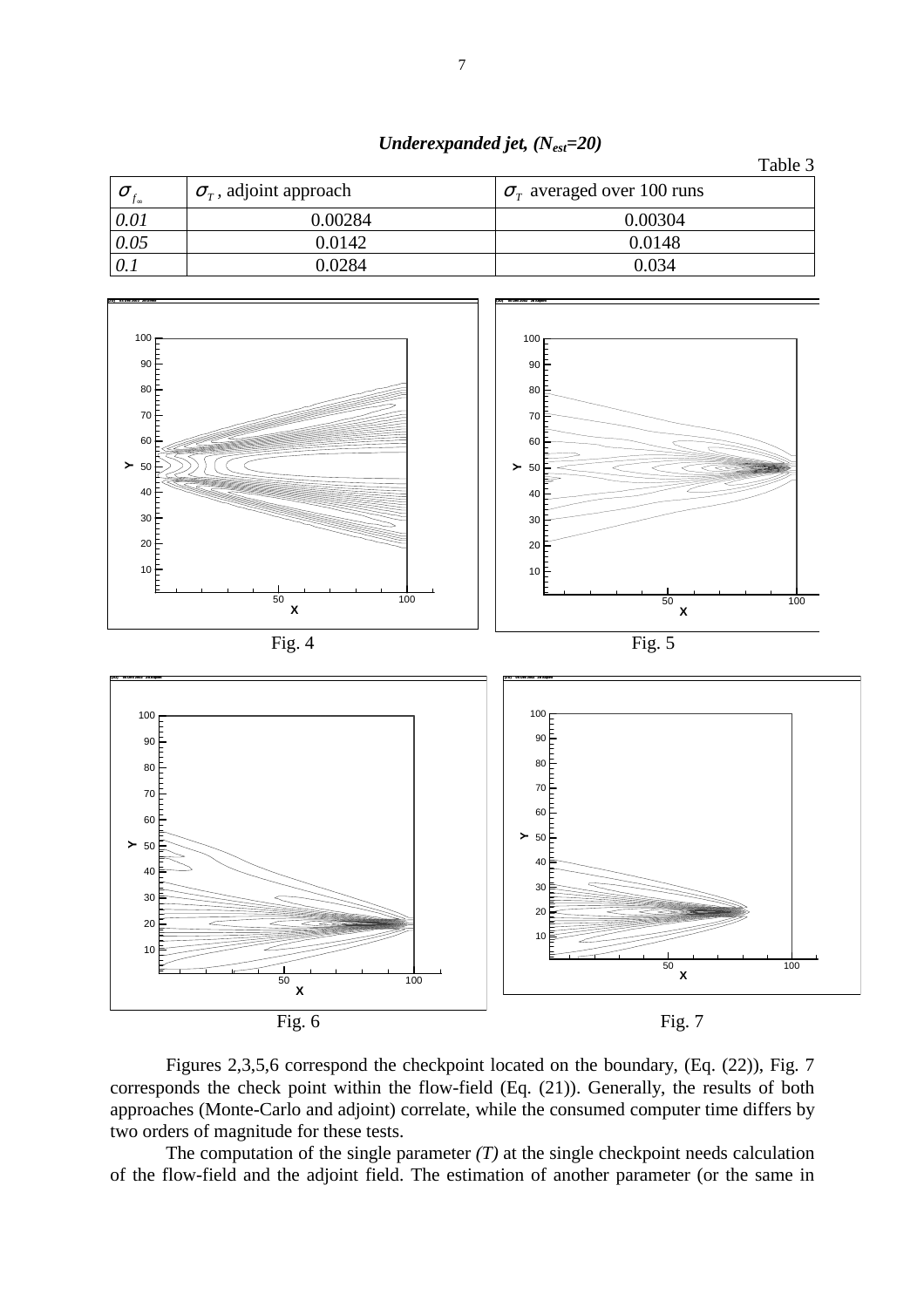another check point) needs calculation of the new adjoint field with the same flow-field.

# **Discussion**

Let's compare different approaches for the uncertainty calculation from the viewpoint of necessary computer resources.

The temperature dispersion for total flow-field may be calculated by the sensitivity equations written for values  $S_k(X, Y, X_k) = \frac{\partial T(X, Y)}{\partial f_{\infty}^i(X_k)}$  $\partial f^i_\infty(X_k) = \partial f^i_\infty(X_k)$  $S_k(X, Y, X_k) = \frac{\partial T(X, Y)}{\partial X_k}$  $=\frac{\partial T(X,Y)}{\partial f_{\infty}^{i}(X_{k})}$ . This approach implies the solution of

the system of equations of higher dimension (by the dimension of the space of control parameters) in comparison with the system (2-5). For problem under consideration it may mean  $4N_v$  calculations of (2-5). The adjoint equations need  $N_xN_v+1$  calculations of (2-5) for the temperature dispersion in the total flow-field. Thus, the sensitivity equations are less expensive if the total field of dispersion is calculated. Nevertheless, the adjoint equations are far more efficient from computation time viewpoint for relatively small set of estimated parameters.

Another approach to the uncertainty estimation based on the adjoint equations of the second order is described in [4]. The target functional for this approach has a form:

$$
\varepsilon\left(\delta f_{\infty}\left(\,Y\,\right)\right) \;=\; \int\limits_X \left(T_{\,Y_{\,es}}^{\,exact}\left(\,X\,\right)\,-\,T_{\,Y_{\,es}}^{\,error}\left(\,X\,\right)\,\right)^2 dX
$$

Second order adjoint approach uses calculation of Hessian (or part of its spectrum) and needs computation time proportional to the number of parameters containing error, which is for considered problem of the order of *Ny.* In general, the second order approach seems to be most suitable for the calculation of the uncertainty in the inverse CFD problem.

 Monte-Carlo Methods are also expensive from the computational time standpoint, although they may be implemented much more simply because do not need the solution of any auxiliary problem.

In general, the considered adjoint method is most efficient from computational time viewpoint if we calculate the uncertainty of parameters in the small set of checkpoints.

The adjoint approach implies the simultaneous solution of the set of adjoint equations having slightest differences. So, the computation of the uncertainty may be easily paralleled.

## **Conclusion**

The uncertainty of the flow parameter in the checkpoint from input data error may be calculated using adjoint equations under the total computer time consumption corresponding the double calculation of the flow-field.

The calculation of the uncertainty of *n* parameters needs the calculation of  $n+1$  fields (flow-field  $+ n$  adjoint fields).

### **References**

- 1. *Putko M.M., Newmann P.A., Taylor III A.C., and Green L.L*., Approach for Uncertainty Propagation and Robust Design in CFD Using Sensitivity Derivatives, AIAA paper, 2001-2528, 2001, pp. 1-14
- 2. *A.K. Alekseev,* On Estimation of entrance boundary parameters from downstream measurements using adjoint approach, Int. J. for Numerical Methods in Fluids, v. 36, pp. 971-982, 2001
- 3. *A.K. Alekseev, I.M. Navon,* The analysis of an ill-posed problem using multiscale resolution and second order adjoint techniques, Computer Methods in Appl. Mech. and Eng., v.190, issue 15-17, pp. 1937-1953, 2001
- *4. A.K. Alekseev, I.M. Navon,* On Estimation of Temperature Uncertainty Using the